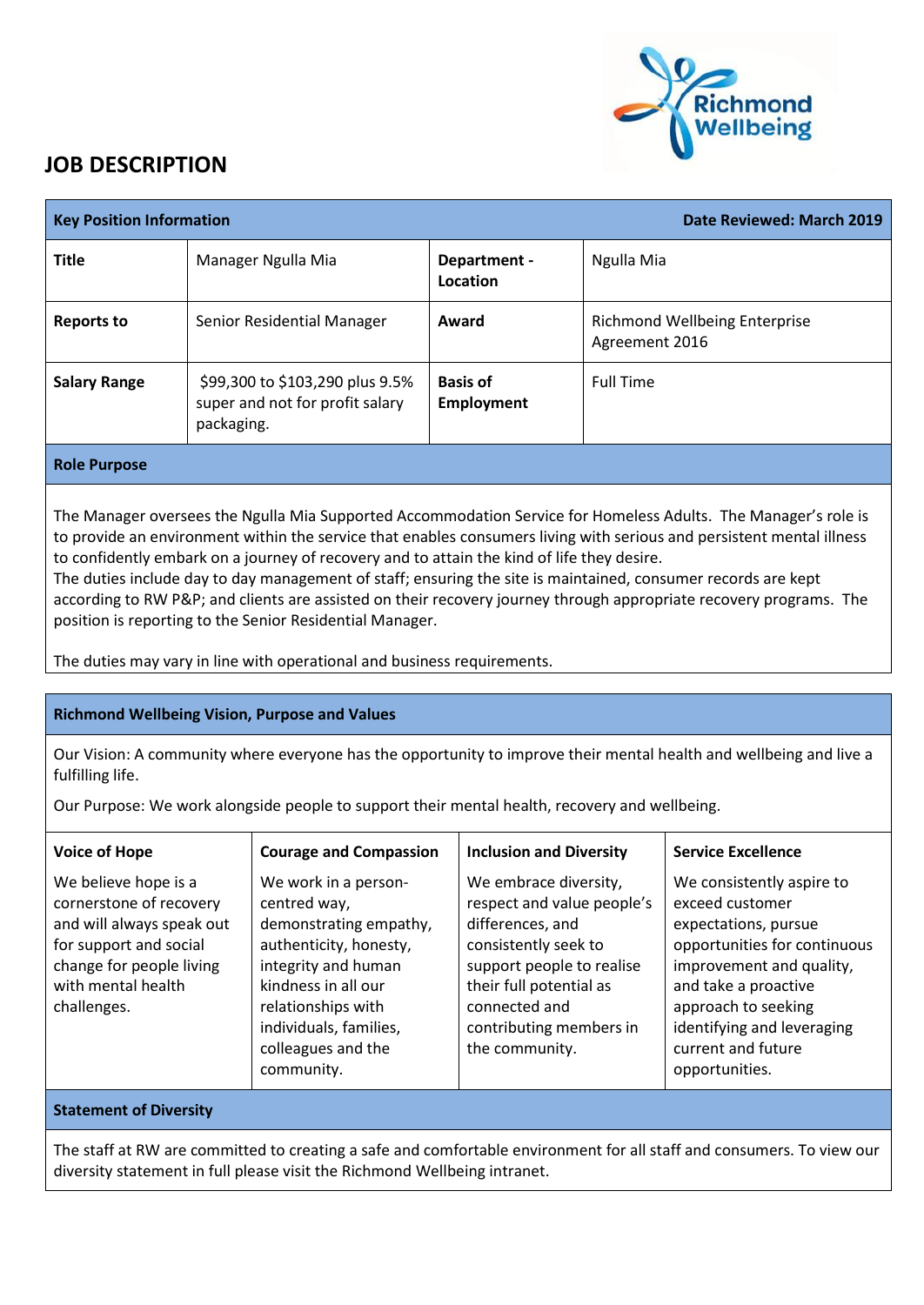| <b>Key Result Area</b>                  | <b>Key Accountabilities and Responsibilities</b>                                                                                                                                                                                                                                                                                                                                                                                                                                                                                                                                                                                                                                                                                                                                                                                      | <b>Key Performance Indicators</b>                                                                                                                                                                                                                                                                                                                                                                                                                                                                                                                                                                                                         |
|-----------------------------------------|---------------------------------------------------------------------------------------------------------------------------------------------------------------------------------------------------------------------------------------------------------------------------------------------------------------------------------------------------------------------------------------------------------------------------------------------------------------------------------------------------------------------------------------------------------------------------------------------------------------------------------------------------------------------------------------------------------------------------------------------------------------------------------------------------------------------------------------|-------------------------------------------------------------------------------------------------------------------------------------------------------------------------------------------------------------------------------------------------------------------------------------------------------------------------------------------------------------------------------------------------------------------------------------------------------------------------------------------------------------------------------------------------------------------------------------------------------------------------------------------|
| Richmond<br><b>Wellbeing Values</b>     | Acts consistently in accordance with the RW Values and Key<br>$\bullet$<br>Principles - challenges practice inconsistent with these<br>values and uses values as a basis for managing relationships<br>and decision making<br>Actively engage in self-reflection and develop own practice<br>$\bullet$                                                                                                                                                                                                                                                                                                                                                                                                                                                                                                                                | Reflect RW values in daily<br>$\bullet$<br>interactions and within<br>scope of role.<br>Demonstrate this in<br>$\bullet$<br>supervision and Critical<br>reflection groups                                                                                                                                                                                                                                                                                                                                                                                                                                                                 |
| Employee<br>Contribution                | Positive and constructive work environment is promoted<br>$\bullet$<br>where employees are valued.<br>Employees adhere to the RW Code of Conduct and Ethics and<br>$\bullet$<br><b>Policy and Procedures</b><br>Attends Core Training and maintains all compliance<br>$\bullet$<br>requirements relevant to their role and employment with RW<br>To carry out other duties which may be required, requested<br>or directed and which are within the person's capability and<br>training to perform                                                                                                                                                                                                                                                                                                                                    | Show respect and<br>$\bullet$<br>helpfulness in all<br>interactions<br>Read, understand and<br>$\bullet$<br>seek clarification of<br>Policy and procedure<br>documents.<br>Enrol in and complete<br>$\bullet$<br>required Core Training<br>within required time<br>frame.<br>Duties are completed to<br>$\bullet$<br>expected standard as<br>outlined by manager.                                                                                                                                                                                                                                                                         |
| Consumers and<br>Services               | Promote holistic services that focus on total wellbeing,<br>$\bullet$<br>including physical health<br>Ensure compliance contractual obligations and all legislative<br>$\bullet$<br>requirements including but not limited to LARU, Office of the<br>Chief Psychiatrist, MHAS, and local council by-laws.<br>Employee rosters are adhered to and any approved variations<br>$\bullet$<br>are covered according to the Policies of Richmond Wellbeing<br>and current Enterprise Bargaining Agreement.<br>Services being provided are subject to review and continuous<br>improvement.<br>All documentation and reporting is completed as required<br>according to RW standards.<br>Service is run within the allocated budget.<br>Participates in a continuous process to monitor, evaluate and<br>develop the service and performance | Annually refresh yourself<br>$\bullet$<br>on your contractual<br>obligations and<br>legislative requirements<br>to ensure compliance.<br>Actively promote the<br>$\bullet$<br>services provided by RW<br>to current and new<br>clients.<br>Ensure that all<br>$\bullet$<br>documentation is done<br>to the standard required<br>by the RW policy and<br>procedures and is<br>accurate, legible, and<br>concise.<br>Keep a detailed record of<br>$\bullet$<br>expenses to ensure<br>spending is within<br>budget.<br>Employee rostering is<br>$\bullet$<br>frequently checked to<br>ensure compliance with<br>RW policy and<br>procedures. |
| People Accessing<br><b>Our Services</b> | Promote and encourage contemporary attitude and<br>$\bullet$<br>understanding of recovery and person centred principles.<br>All referrals to the site are dealt with in a timely fashion as<br>$\bullet$<br>outlined in the Service Level Agreement.<br>Recovery Plans are developed and reviewed on a weekly<br>$\bullet$<br>basis.<br>Family members, carers and people of significance to the<br>consumer are identified and included as directed by the<br>individual                                                                                                                                                                                                                                                                                                                                                             | Ensure that all<br>$\bullet$<br>documentation is done<br>to the standard required<br>by the RW policy and<br>procedures and is<br>accurate, legible, and<br>concise; and is<br>completed in a timely<br>manner.                                                                                                                                                                                                                                                                                                                                                                                                                           |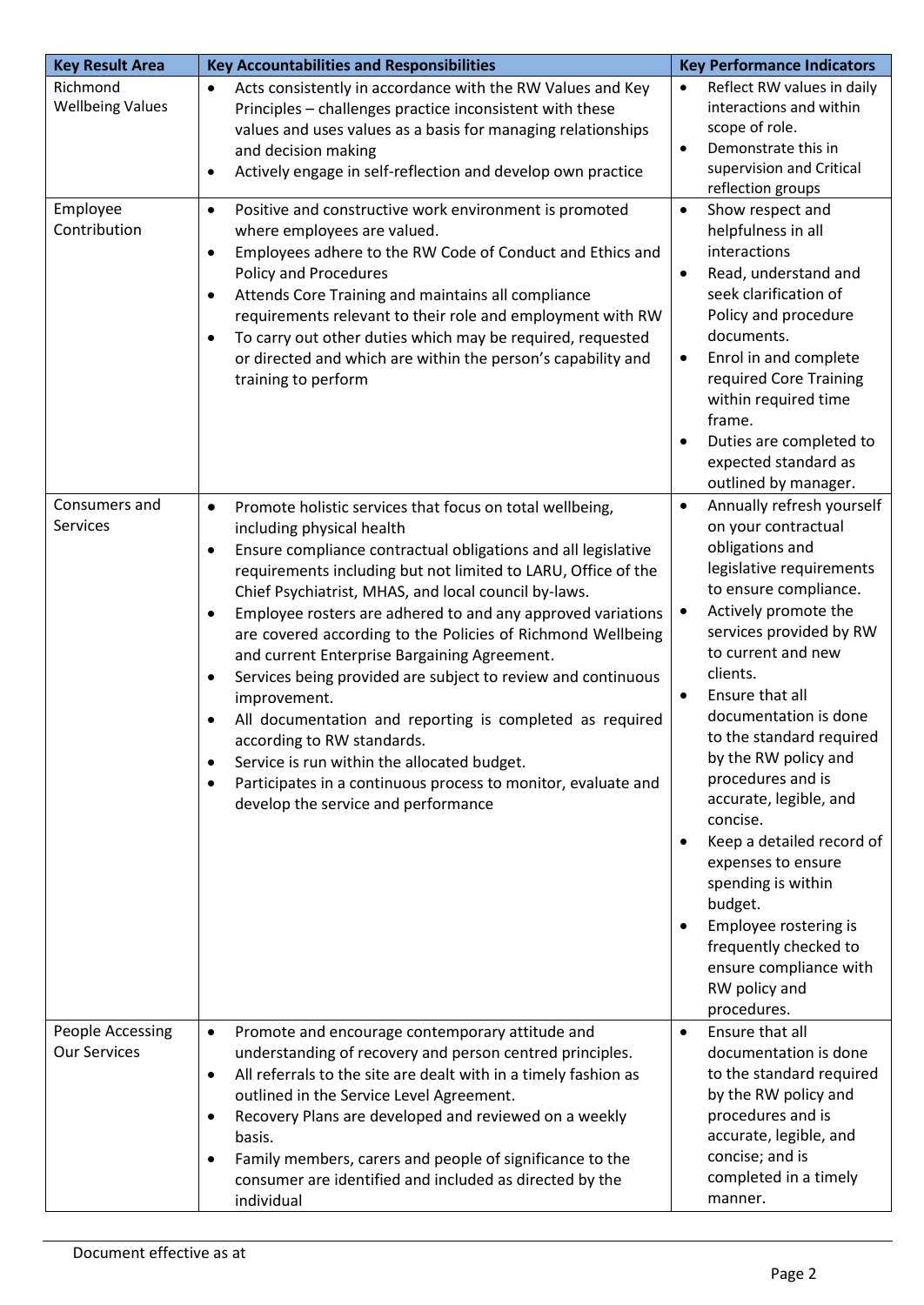|                 | Regular House meetings are conducted and matters raised<br>٠                                               | $\bullet$ | All recovery plans are                  |
|-----------------|------------------------------------------------------------------------------------------------------------|-----------|-----------------------------------------|
|                 | are dealt with appropriately                                                                               |           | viewed, approved, and                   |
|                 | Any incidents are dealt with according to the Organization's<br>$\bullet$                                  |           | signed off by you and are               |
|                 | Policies and Procedures. Reportable incidents are discussed                                                |           | to the standard that they               |
|                 | with the Senior Residential Manager and progressed                                                         |           | are able to be recalled if              |
|                 | accordingly.                                                                                               |           | necessary.                              |
|                 | Recovery orientated group and individual programs are<br>$\bullet$                                         | $\bullet$ | Documentation from                      |
|                 | prepared and implemented for people accessing our Services                                                 |           | house meetings                          |
|                 |                                                                                                            |           | recording issues                        |
|                 |                                                                                                            |           | discussed and actions to                |
|                 |                                                                                                            |           | be taken are kept.                      |
|                 |                                                                                                            | $\bullet$ | Incidents are recorded                  |
|                 |                                                                                                            |           | and dealt with in a                     |
|                 |                                                                                                            |           | timely manner. Dates                    |
|                 |                                                                                                            |           | and actions taken are to                |
|                 |                                                                                                            |           | be recorded in the                      |
|                 |                                                                                                            |           | documentation.                          |
|                 |                                                                                                            |           | Recovery programs are                   |
|                 |                                                                                                            |           | to be kept up to date                   |
|                 |                                                                                                            |           | with the best evidence                  |
|                 |                                                                                                            |           | based practices and are                 |
|                 |                                                                                                            |           | prepared and<br>implemented in a timely |
|                 |                                                                                                            |           | manner for people                       |
|                 |                                                                                                            |           | accessing our services.                 |
|                 |                                                                                                            | $\bullet$ | Clients and their                       |
|                 |                                                                                                            |           | advocated support                       |
|                 |                                                                                                            |           | network are given                       |
|                 |                                                                                                            |           | information in regards to               |
|                 |                                                                                                            |           | their services and care. A              |
|                 |                                                                                                            |           | record of parties and the               |
|                 |                                                                                                            |           | information they have                   |
|                 |                                                                                                            |           | access to is to be kept.                |
| Line Management | A positive and constructive work environment is promoted<br>$\bullet$                                      | $\bullet$ | Provide valuable                        |
|                 | where employees are valued and team work is promoted.                                                      |           | constructive feedback to                |
|                 | New employees are inducted as per the Policies and<br>$\bullet$                                            |           | employees on a regular                  |
|                 | Procedures.                                                                                                |           | basis in regards to their               |
|                 | On-going supervision and mentoring of all employees is<br>$\bullet$                                        |           | performance, and                        |
|                 | conducted and documented as per organisational Policy and                                                  |           | develop an environment                  |
|                 | Procedures.                                                                                                |           | where teamwork is                       |
|                 | Employee Reviews are conducted as per the Organisations                                                    |           | encouraged.                             |
|                 | Policies and Procedures.                                                                                   | $\bullet$ | All necessary<br>documentation (e.g.    |
|                 | Students on Placement are supervised as required.                                                          |           | employee reviews, and                   |
|                 | Employees encouraged to participate in team projects which<br>٠                                            |           | student placement                       |
|                 | benefit residents and improve morale and interaction.<br>Provides leadership and ensures that services are |           | documentation) is done                  |
|                 | ٠<br>implemented within operational and funding requirements                                               |           | to the standard required                |
|                 | Is responsible for the maintenance of relevant records and                                                 |           | by the RW policy and                    |
|                 | ٠<br>statistical data collection.                                                                          |           | procedures and is                       |
|                 |                                                                                                            |           | accurate, legible, and                  |
|                 |                                                                                                            |           | concise.                                |
|                 |                                                                                                            | $\bullet$ | Induct employees                        |
|                 |                                                                                                            |           | according to RW policy                  |
|                 |                                                                                                            |           | and procedures. Ensure                  |
|                 |                                                                                                            |           | that they know you are                  |
|                 |                                                                                                            |           | there to assist them.                   |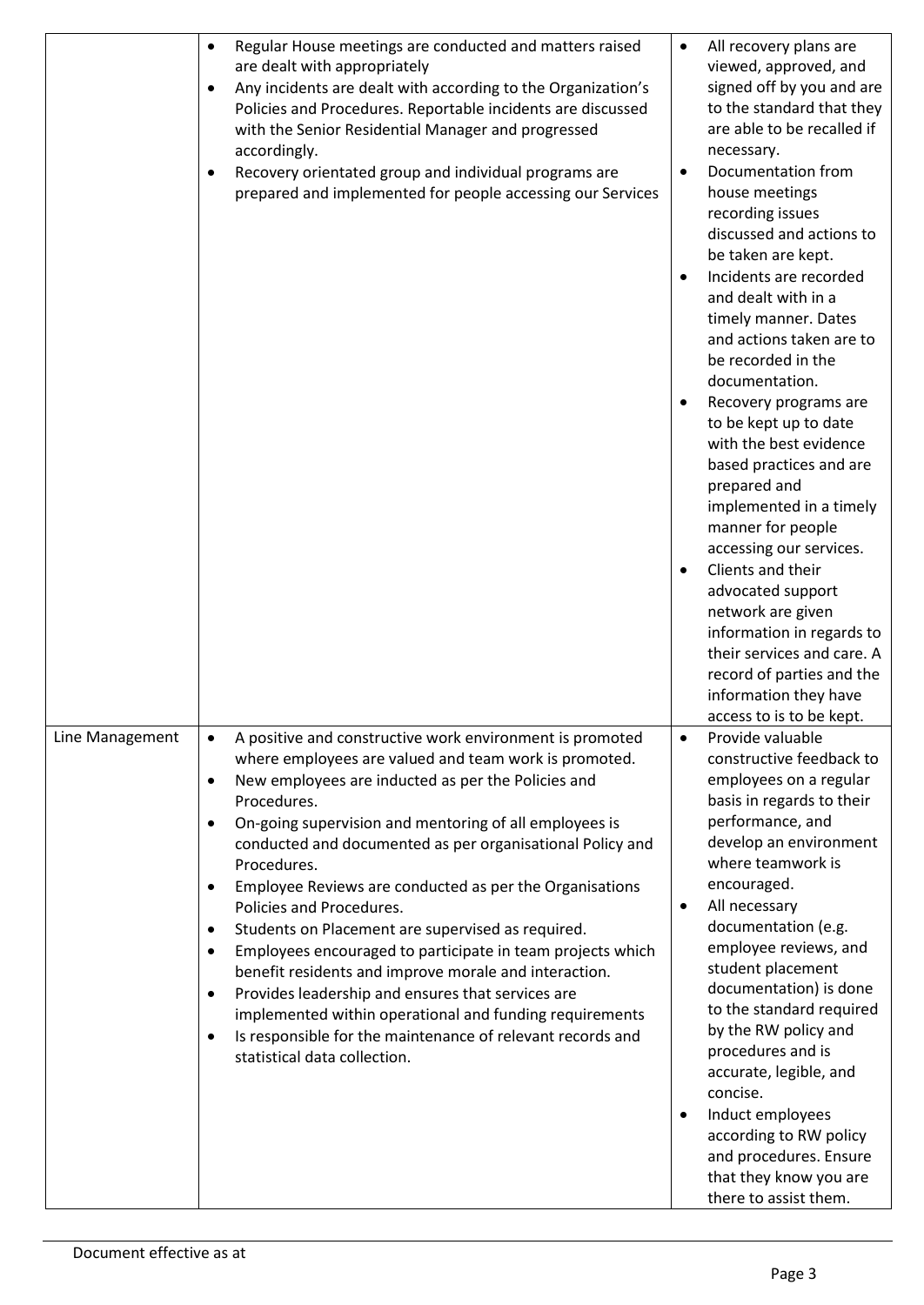|                                   |                                                                                                                                                                                                                                                                                                                                                                                                                         | Actively get together<br>$\bullet$<br>with your team to create<br>social interaction and<br>improve team morale.<br>Actively mentor students<br>$\bullet$<br>to ensure they meet<br>their educational<br>requirements and meet<br>RW's policy and<br>procedure requirements.<br>Actively seek materials<br>to improve leadership<br>skills, and to increase<br>understanding of<br>operational and funding<br>requirements. |
|-----------------------------------|-------------------------------------------------------------------------------------------------------------------------------------------------------------------------------------------------------------------------------------------------------------------------------------------------------------------------------------------------------------------------------------------------------------------------|-----------------------------------------------------------------------------------------------------------------------------------------------------------------------------------------------------------------------------------------------------------------------------------------------------------------------------------------------------------------------------------------------------------------------------|
| .Partnerships                     | Ensure that Relationships are developed and fostered with<br>$\bullet$<br>key Service Providers.<br>Relationships with consumers clinical team are maintained in<br>$\bullet$<br>a professional manner to ensure the best interests of the<br>individual.<br>Ensure that the services provided are culturally appropriate<br>to all including Aboriginal, CALD and Youth. E.G. facilitating<br>Looking Forward Project. | Actively communicate<br>$\bullet$<br>and build professional<br>relationships with all<br>parties to ensure RW's<br>services are used<br>efficiently.<br>If unsure of the<br>$\bullet$<br>appropriateness of a<br>particular program, seek<br>advice or opinion from<br>colleagues (e.g.<br>Aboriginal Elder<br>Consultant)                                                                                                  |
| Liaison with Senior<br>Managers   | The Manager shall liaise and discuss issues and direction with<br>$\bullet$<br>the Senior Manager, Residential Services or Executive<br>Manager of Operations when the Senior Manager is<br>unavailable.                                                                                                                                                                                                                | Keep in communication<br>$\bullet$<br>with necessary parties<br>about issues or points of<br>interest pertaining to<br>Ngulla Mia and its<br>residents.                                                                                                                                                                                                                                                                     |
| Occupational<br>Safety and Health | Promote a safe and healthy working environment that<br>$\bullet$<br>complies with OSH requirements<br>Take a shared responsibility to ensure the safety and well-<br>$\bullet$<br>being on self and others<br>Utilise all protective equipment provided and as instructed<br>Work in a safe manner while exercising due care and caution                                                                                | A "Safe work" culture<br>$\bullet$<br>operates within<br><b>Richmond Wellbeing</b><br>Documentation is<br>$\bullet$<br>maintained as per the<br><b>Policies and Procedures</b><br>and is accurate, legible<br>and concise.                                                                                                                                                                                                  |

| <b>Employee Requirements</b> |           |                                                                                                                                                        |
|------------------------------|-----------|--------------------------------------------------------------------------------------------------------------------------------------------------------|
| <b>Skills</b>                | $\bullet$ | Demonstrated ability in negotiation, problem solving, analytical and conflict<br>resolution skills.                                                    |
|                              |           | Well developed and proven planning, management and coordination skills at a<br>management level                                                        |
|                              |           | Demonstrated high level written, verbal and interpersonal skills                                                                                       |
|                              |           | Extensive experience developing and maintaining internal and external<br>relationships with stakeholders                                               |
|                              |           | In depth understanding of Care Coordination and tensions associated with                                                                               |
|                              |           | Applied advanced communication, interpersonal and leadership skills:<br>communicate clearly, professionally and respectfully with consumers, families, |
|                              |           | colleagues, other agency personnel and external stakeholders                                                                                           |